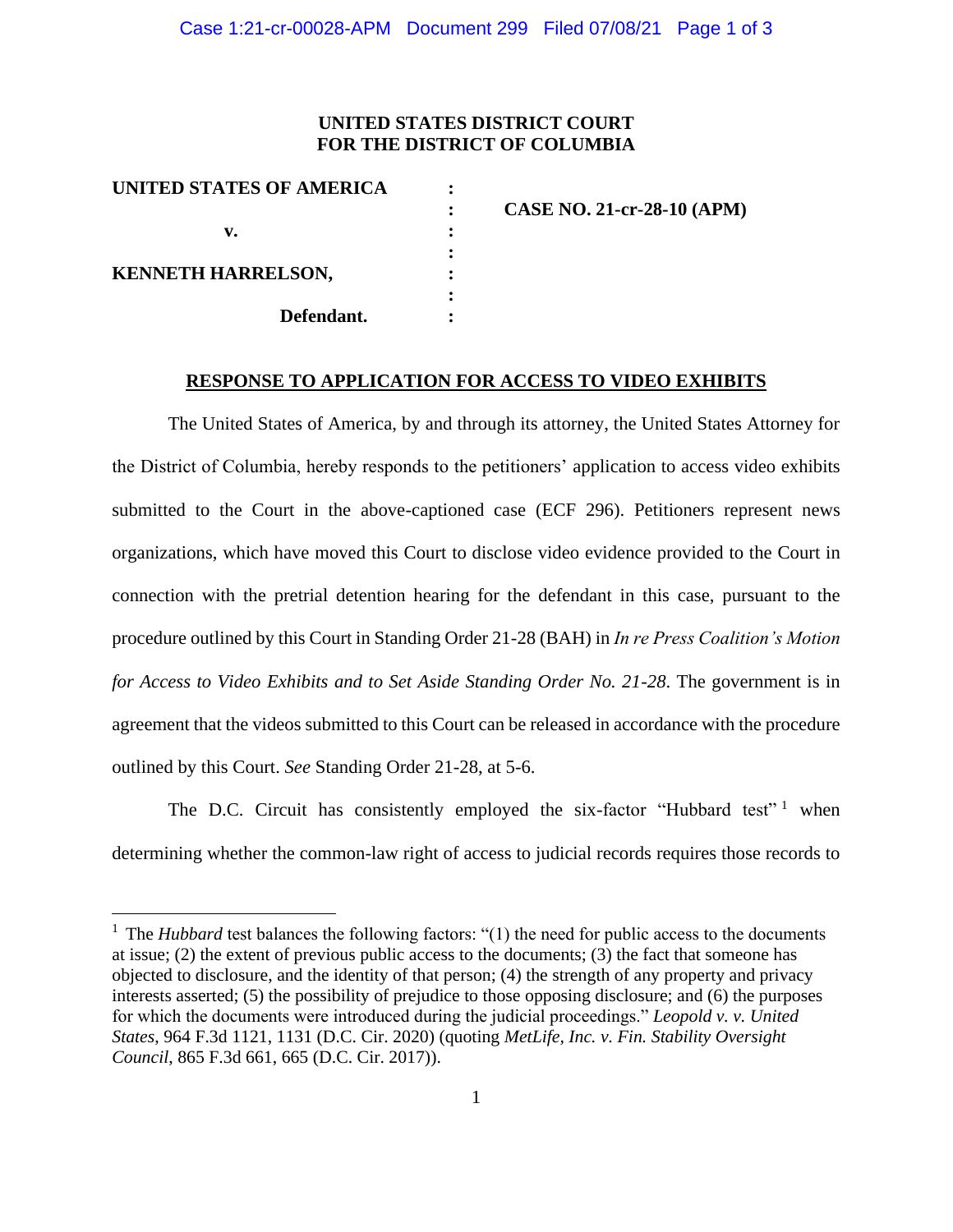## Case 1:21-cr-00028-APM Document 299 Filed 07/08/21 Page 2 of 3

be made available to the public for copying and inspection. Applied in the general context of video exhibits admitted into evidence in court hearings involving defendants charged with criminal offenses related to the January 6, 2021 breach of the U.S. Capitol, and absent order of the court, that test generally weighs in favor of allowing public access to these exhibits.

The petitioners' filing seeks three video exhibits the government provided to the Court on April 12, 2021, as exhibits to the government's opposition to the defendant's motion for bond (ECF 152). The Court presided over the detention hearing held in this matter in the District of Columbia on April 14, 2021. Neither party sought a sealing order for the videos upon their submission.

Therefore, because the videos were used in this Court's decision on detention, and they were not subject to a sealing order, the government does not object to their disclosure, including their release for recording, copying, downloading, retransmitting or further broadcasting.

Respectfully submitted,

CHANNING D. PHILLIPS Acting United States Attorney D.C. Bar No. 415793

By: */s/ Jeffrey S. Nestler* JEFFREY S. NESTLER D.C. Bar No. 978296 Ahmed M. Baset Troy A. Edwards, Jr. Louis Manzo Kathryn L. Rakoczy Assistant United State Attorneys 555 4th Street, N.W. Washington, D.C. 20530

> */s/ Alexandra Hughes*  Alexandra Hughes Justin Sher